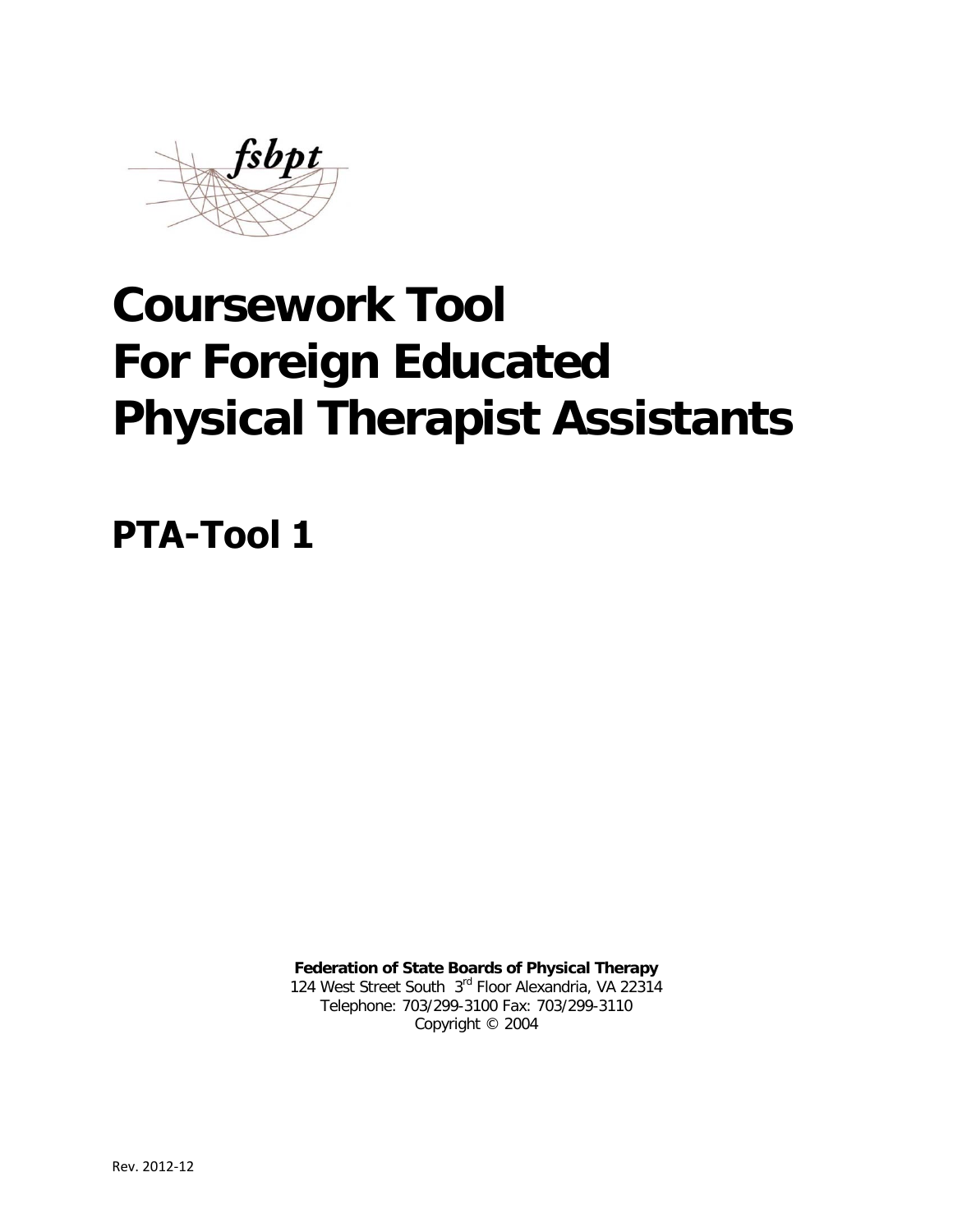# **PTA-Tool 1 TABLE** OF CONTENTS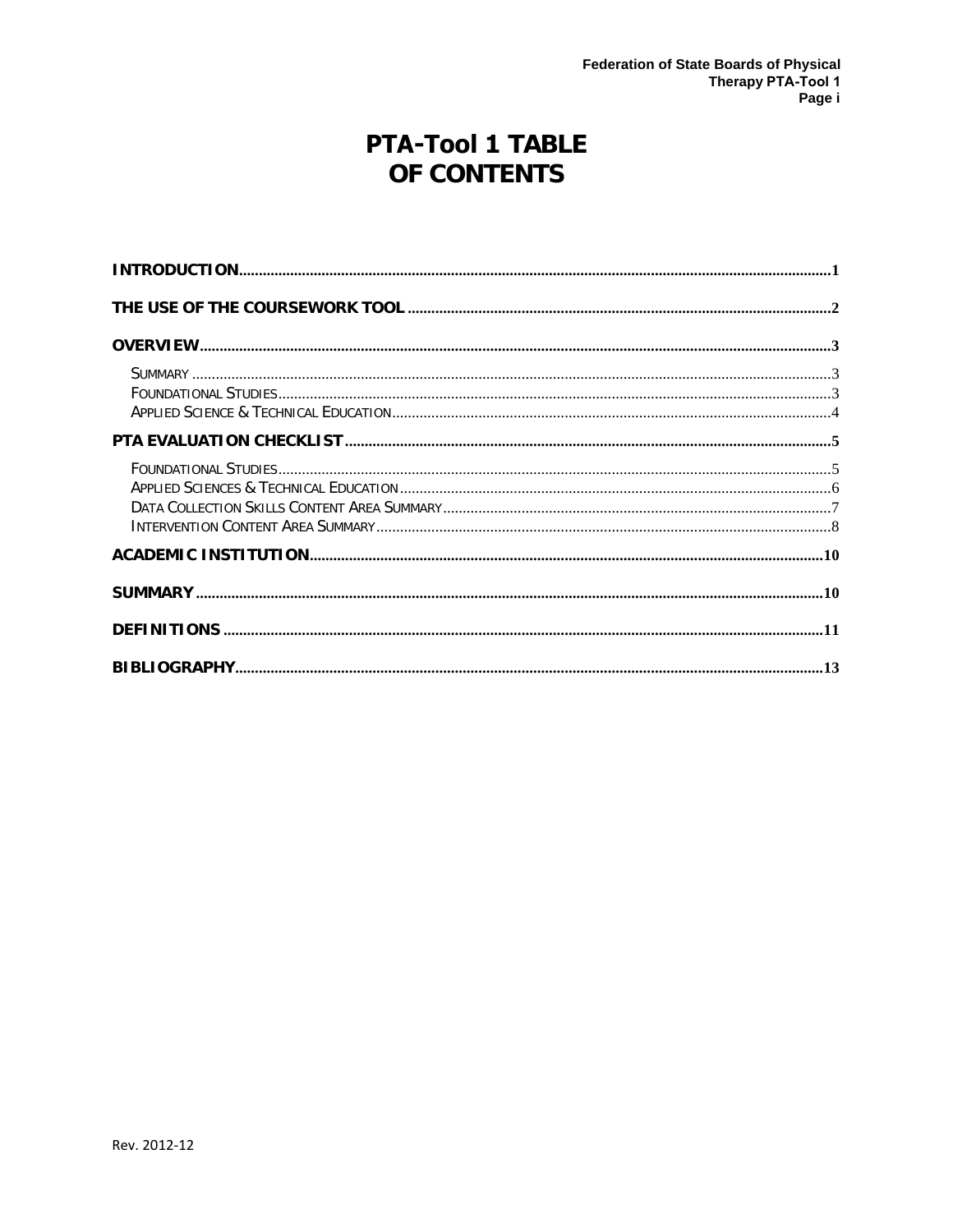## **INTRODUCTION**

<span id="page-2-0"></span>The Coursework Tool for Foreign Educated Physical Therapist Assistants (PTA-Tool 1) was developed by the Federation of State Boards of Physical Therapy (FSBPT) in response to the 2008 published regulation number CMS-1385 by the Centers for Medicare and Medicaid Services (CMS) for Medicare reimbursement. This CMS regulation requires a foreign educated physical therapist assistant to show certification of education which is substantially equivalent to an entry-level physical therapist assistant's education in the United States. PTA-Tool 1 reflects the minimum foundational studies and applied science and technical education for substantial equivalence with respect to a US first degree for a physical therapist assistant. Coursework Tools should not be interpreted as the sole determinant of an individual's educational preparation or competence to work as a physical therapist assistant. CWT PTA-Tool 1 is validated against the Commission on Accreditation in Physical Therapy Education's (CAPTE) Evaluative Criteria for Accreditation of Education Programs for the Preparation of Physical Therapist Assistants adopted April 2006 and effective July 1, 2007.

PTA-Tool 1 may be used by credentialing organizations and educational programs. In addition, it may be used as a self-evaluation method to guide foreign educated physical therapist assistants in comparing their education to US standards.

\*\*The original name of PTA-Tool 1 was PTA Tool 2007. Updates to the CAPTE evaluative criteria required an update to the Tool and the release of PTA-Tool 2. In 2017, the tool name changed from PTA Tool 2017 to PTA-Tool 1; no other changes were made. PTA Tool 2017 and PTA-Tool 1 are the same tool.\*\*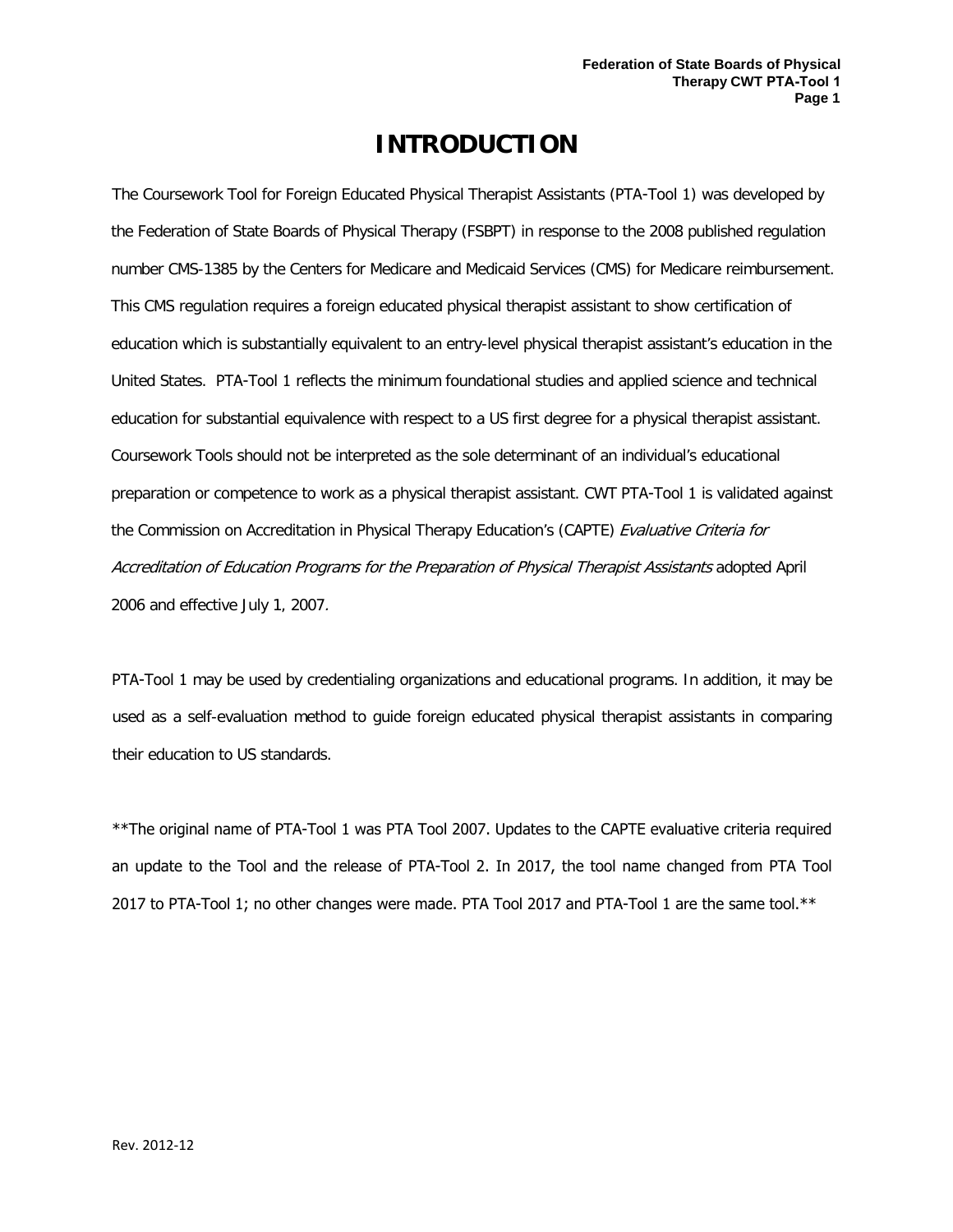## **THE USE OF THE COURSEWORK TOOL**

<span id="page-3-0"></span>The PTA-Tool 1 is to be used to assess those candidates who are applying for licensure or certification as PTAs in a US jurisdiction, or who are working in a setting providing services to clients who qualify for CMS funding. Finding substantial equivalency alone does not qualify an individual to work as a PTA. The finding of equivalency, however, may be a determinant in allowing a candidate to sit for the PTA National Physical Therapy Examination.

The role of the physical therapist assistant has historically been identified and labeled in the US as one of a paraprofessional who is uniquely educated to assist the physical therapist in the provision of physical therapy services. PTA education in the US is at the post-secondary level of education, and results in an Associate of Applied Science (A.A.S.), Associate of Science (A.S.) or an Associate of Arts (A.A.) degree. Programs are generally two years in length. The emphasis of PTA education is in the area of intervention.

US PTA curriculum consists of Foundational Studies and Applied Sciences and Technical Education. Foundational Studies include 15 semester credits in humanities, natural sciences, social/behavioral sciences and mathematics/logic. The Applied Sciences and Technical Education include a minimum of 49 semester credits to address basic health science, medical science, data collection techniques, therapeutic interventions, supervised clinical work and related technical coursework.

At the time of this publication, FSBPT has identified at least seven foreign PTA programs, located primarily in Canada and Europe.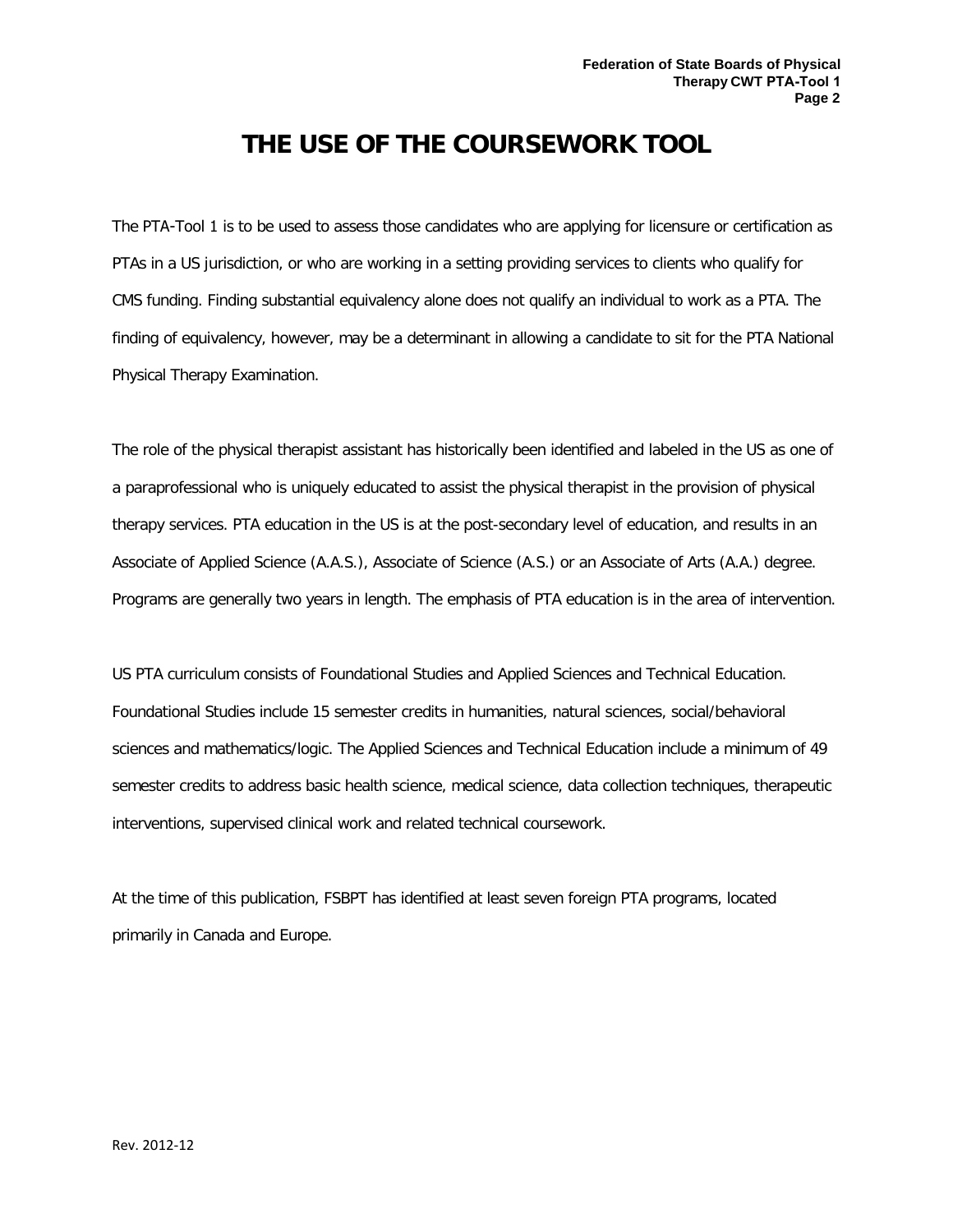# **OVERVIEW**

### **Summary**

<span id="page-4-1"></span><span id="page-4-0"></span>The applicant must meet the requirement of not less than sixty-four semester credit hours; 15 in foundational studies and 49 in applied science and technical education. The minimum coursework requirements, in and of themselves, do not necessarily satisfy the requirements of the entry-level physical therapist assistant degree. The applicant must have completed sufficient credits to satisfy the requirement for at least two years of post-secondary education. The applicant must also meet any jurisdiction-specific requirements.

### **Foundational Studies**

<span id="page-4-2"></span>Fifteen semester credits is the minimum number required in foundational studies. Foundational studies include the areas of English composition, physical/natural & biological science, social/ behavioral science, and mathematics/logic. A minimum of a one-semester course must be successfully completed in each area of foundational studies unless otherwise noted. The physical/natural/biological science content may be imbedded in the technical coursework.

Some jurisdictions may require more than 15 semester credits. The applicant must meet the specific requirements in the jurisdiction where they are seeking licensure.

#### **1. Humanities**

- a. English e. Literature
- b. English composition\* f. Art
	-
- c. Speech or oral g. Music
- communication d. Foreign language (other than native language)

\*required

#### **2. Physical/Natural/Biological Sciences**

- a. Chemistry f. Physics
- b. Biology g. Kinesiology
	-
- c. Anatomy h. Neuroscience
- d. Physiology i. Genetics
- e. Zoology j. Astronomy

#### **3. Social/Behavioral Science**

- 
- a. History f. Economics
- b. Geography g. Political science
- c. Sociology h. Religion
- d. Psychology i. Philosophy
- e. Anthropology **j.** Ethics
	-

#### **4. Mathematics/Logic**

- a. Statistics d. Calculus
	-
- b. Algebra e. Trigonometry
- c. Pre-calculus f. Geometry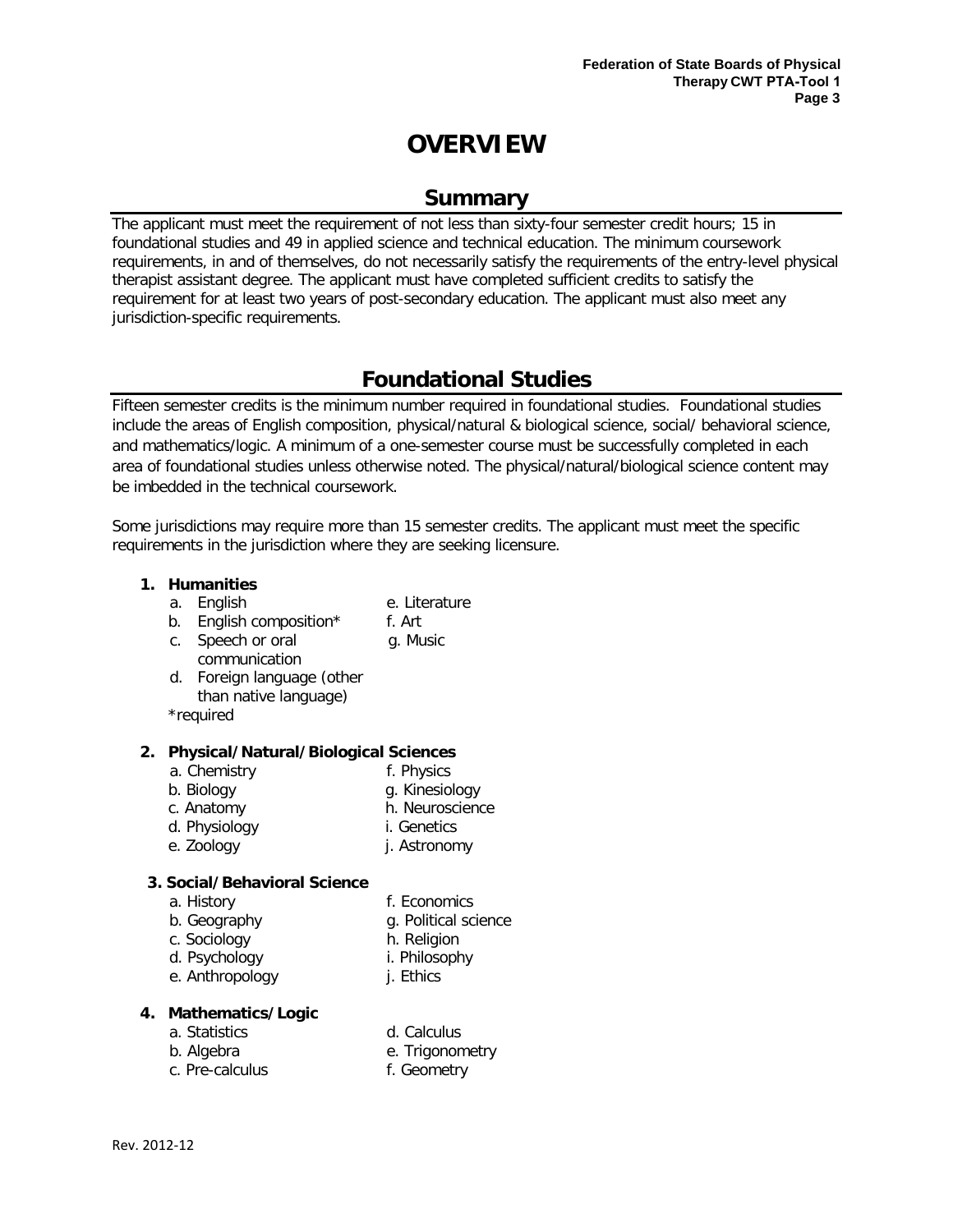### **Applied Science & Technical Education**

<span id="page-5-0"></span>Forty-nine semester credits shall be the minimum required in applied science and technical education.

#### **1. Basic Health Science**

Coursework is required in each topic listed below**.**

- a. Human anatomy (specific to physical therapy)
- b. Human physiology (specific to physical therapy)
- c. Kinesiology or functional anatomy
- d. Pathology

#### **2. Medical and Clinical Science**

- a. Medical science pertinent to physical therapy. This must include but not be limited to:
	- 1. Neurology
	- 2. Orthopedics
	- 3. Cardiopulmonary
- b. Physical therapist assistant coursework must include but not be limited to:
	- 1. Integumentary System
		- a. Data Collection
	- 2. Musculoskeletal System
		- a. Data Collection
- 3. Neuromuscular System a. Data Collection
- 4. Cardiopulmonary System
	- a. Data Collection
- c. Physical therapist assistant coursework must include but is not limited to:
	- 1. Integumentary Interventions
	- 2. Musculoskeletal Interventions
	- 3. Neuromuscular Interventions
	- 4. Cardiopulmonary Interventions
	- 5. Physical Agents/Electrotherapy
	- 6. First Aid/Emergency Care

#### **3. Clinical Education**

The clinical education component includes organized and sequential experiences coordinated with the didactic component of the curriculum, which may include integrated and full-time experiences. The applicant must have full-time clinical experiences with a minimum of two clinical areas of work, for no less than 520 hours total, which are supervised by a clinical supervisor who is a physical therapist or physical therapist assistant. The maximum number of full-time clinical education credits is 15.

#### **4. Related Technical Coursework**

Content is required in the following seven areas:

- a. Role of the PTA
- b. Professional Ethics, Behaviors & Issues
- c. Administration
- d. Educational Techniques
- e. Communication (related to client/patient care)
- f. Medical Legal Issues and Healthcare Delivery
- g. Psychosocial Aspects in Physical Therapy Work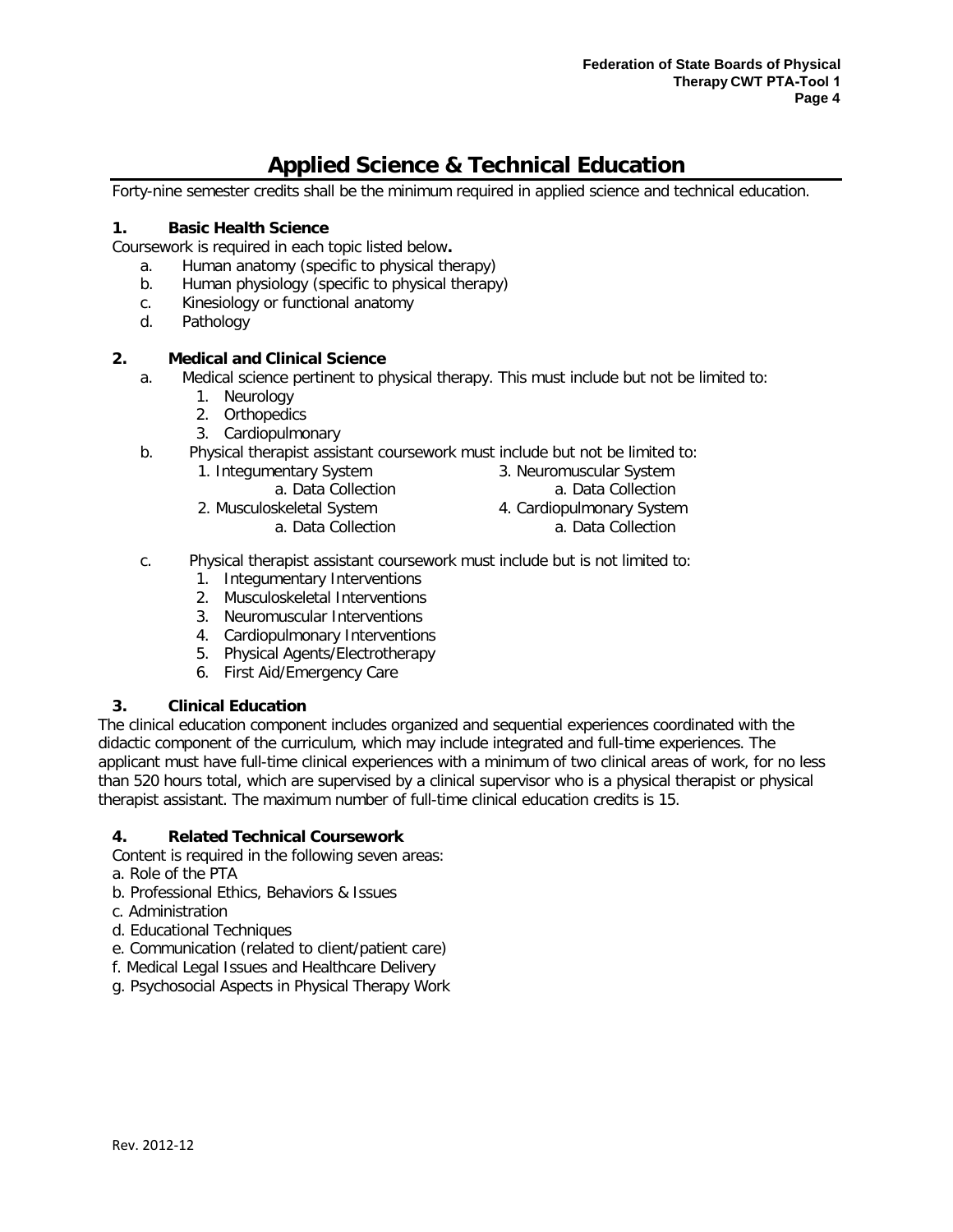# **PTA EVALUATION CHECKLIST**

### **Foundational Studies**

Fifteen semester credits are required in this area.

<span id="page-6-1"></span><span id="page-6-0"></span>

| <b>HUMANITIES:</b><br>Α.<br>One course minimum.     | Credit | Transcript<br>Reference | Comments |
|-----------------------------------------------------|--------|-------------------------|----------|
| English                                             |        |                         |          |
| 2. English Composition*                             |        |                         |          |
| 3. Speech or Oral Communication                     |        |                         |          |
| 4. Foreign Language (other than<br>native language) |        |                         |          |
| 5.<br>Literature                                    |        |                         |          |
| Art<br>6.                                           |        |                         |          |
| Music<br>7.                                         |        |                         |          |

**\*** Required

| <b>B. NATURAL SCIENCE:</b><br><b>Physical Sciences &amp;</b><br><b>Biological Sciences</b><br>This content area may be<br>imbedded in Applied Sciences. | Credit | Transcript<br>Reference | Comments |
|---------------------------------------------------------------------------------------------------------------------------------------------------------|--------|-------------------------|----------|
| Physics                                                                                                                                                 |        |                         |          |
| 2. Biology                                                                                                                                              |        |                         |          |
| 3. Anatomy                                                                                                                                              |        |                         |          |
| Physiology                                                                                                                                              |        |                         |          |

| C. SOCIAL /BEHAVIORAL<br><b>SCIENCE:</b><br>At least one course - from any<br>area. | Credit | <b>Transcript Reference</b> | Comments |
|-------------------------------------------------------------------------------------|--------|-----------------------------|----------|
| А.<br>History                                                                       |        |                             |          |
| Sociology<br>В.                                                                     |        |                             |          |
| Economics<br>C.                                                                     |        |                             |          |
| Religion<br>D.                                                                      |        |                             |          |
| <b>Political Science</b><br>E.                                                      |        |                             |          |
| F.<br>Psychology                                                                    |        |                             |          |
| Philosophy<br>G.                                                                    |        |                             |          |
| Ethics<br>Н.                                                                        |        |                             |          |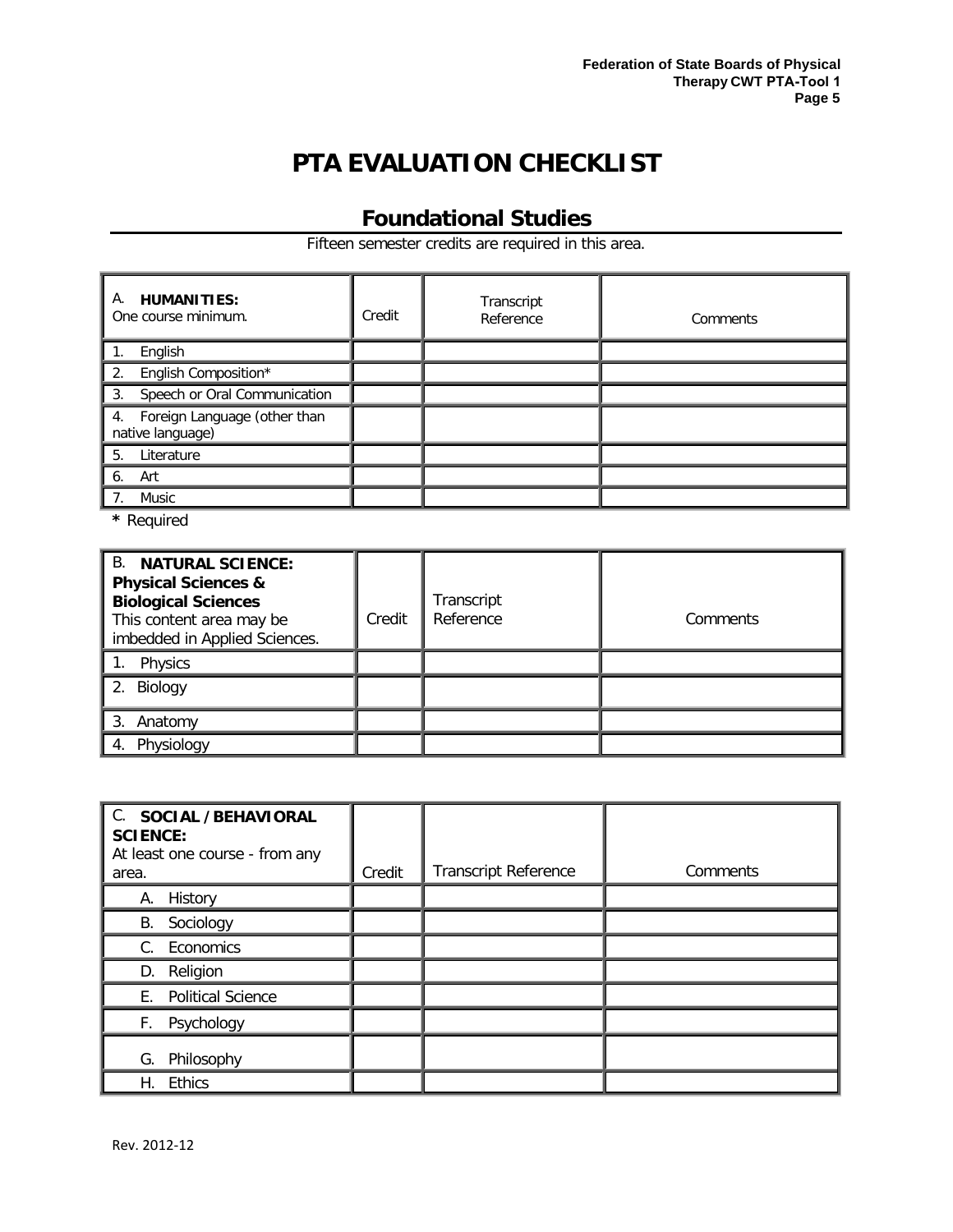| D. MATHEMATICS/LOGIC:<br>At least one course - from any<br>area. | Credit | Transcript<br>Reference | Comments |
|------------------------------------------------------------------|--------|-------------------------|----------|
| <b>Statistics</b>                                                |        |                         |          |
| Algebra<br>2.                                                    |        |                         |          |
| Pre-Calculus<br>3.                                               |        |                         |          |
| Calculus<br>4.                                                   |        |                         |          |
| 5. Trigonometry                                                  |        |                         |          |
| Geometry<br>6.                                                   |        |                         |          |
| <b>General Mathematics</b>                                       |        |                         |          |

### **SUB-TOTAL FOUNDATIONAL STUDIES CREDITS: \_\_\_\_\_\_\_\_\_\_\_ (15 minimum)**

# **Applied Sciences & Technical Education**

<span id="page-7-0"></span>

| A. BASIC HEALTH SCIENCE:<br>Coursework is required in each<br>area (1-4). | Credit | Transcript<br>Reference | Comments |
|---------------------------------------------------------------------------|--------|-------------------------|----------|
| 1. Human Anatomy                                                          |        |                         |          |
| 2. Human Physiology                                                       |        |                         |          |
| 3. Kinesiology or Functional<br>Anatomy                                   |        |                         |          |
| Pathology                                                                 |        |                         |          |

Forty-nine semester credits are required in this area.

| <b>B. MEDICAL SCIENCE:</b><br><b>General Medical Knowledge</b><br>Coursework must include but is |        | Transcript |          |
|--------------------------------------------------------------------------------------------------|--------|------------|----------|
| not limited to 1-3.                                                                              | Credit | Reference  | Comments |
| Neurology                                                                                        |        |            |          |
| Orthopedics                                                                                      |        |            |          |
| Cardiopulmonary                                                                                  |        |            |          |

| C. CLINICAL SCIENCE:<br><b>Data Collection</b><br>PTA coursework must include but<br>is not limited to areas 1-4. | Credit | Transcript<br>Reference | Comments |
|-------------------------------------------------------------------------------------------------------------------|--------|-------------------------|----------|
| <b>Integumentary System</b><br>Data Collection                                                                    |        |                         |          |
| Musculoskeletal System<br>2.<br>Data Collection                                                                   |        |                         |          |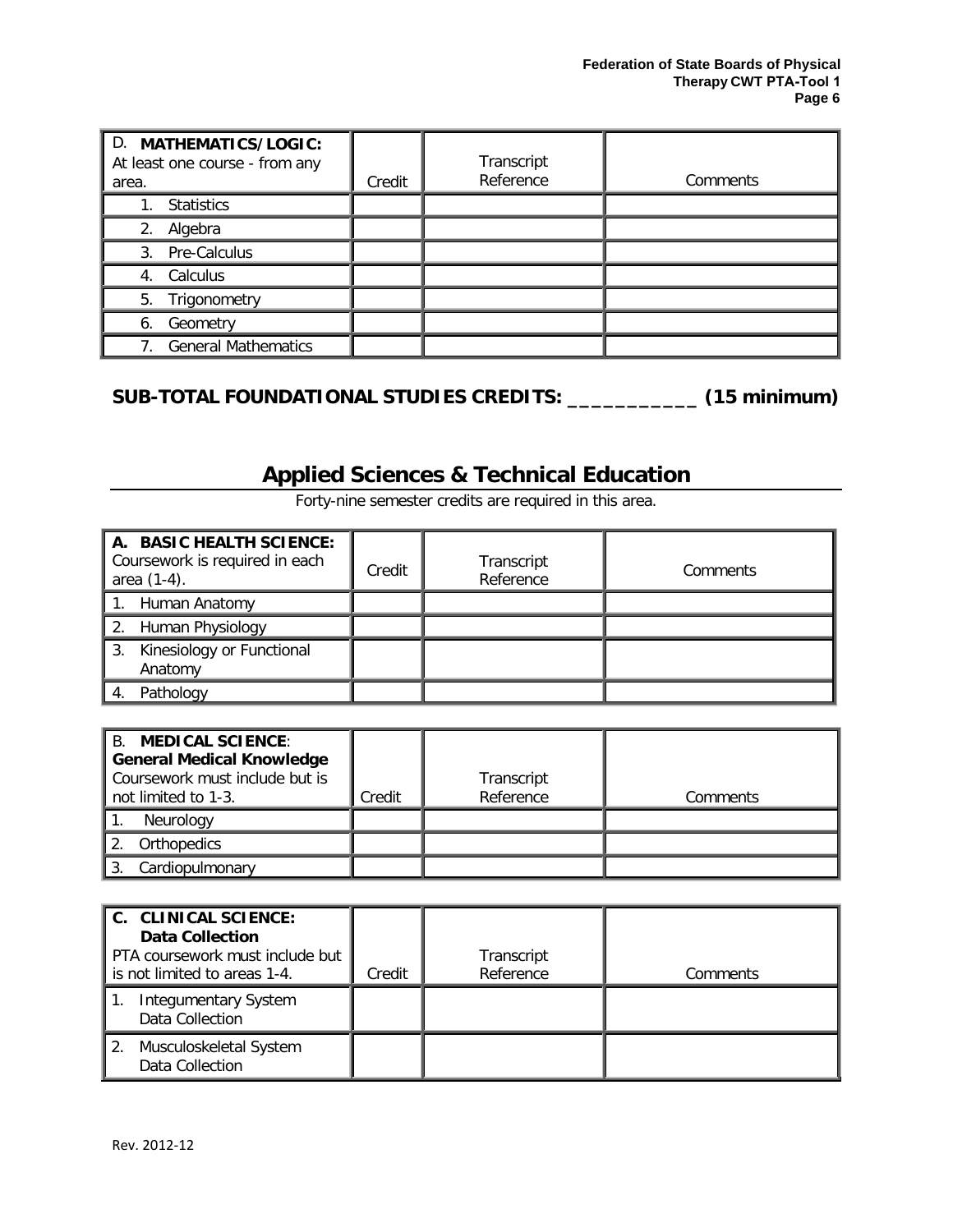| Neuromuscular System<br>່ 3.<br>Data Collection |  |  |
|-------------------------------------------------|--|--|
| 4. Cardiopulmonary System<br>Data Collection    |  |  |

### **Data Collection Skills Content Area Summary**

<span id="page-8-0"></span>Within the credit hours assigned above, indicate content area which you found evidence for items 1 – 14.

| Data collection skills content areas include<br>but are not limited to the following:                                      | Present = $\sqrt{ }$<br>Absent = $\varnothing$ | Transcript<br>Reference |
|----------------------------------------------------------------------------------------------------------------------------|------------------------------------------------|-------------------------|
| 1.<br>Aerobic capacity                                                                                                     |                                                |                         |
| 2.<br>Anthropometric characteristics                                                                                       |                                                |                         |
| 3.<br>Arousal, mentation, and cognition                                                                                    |                                                |                         |
| Assistive and adaptive devices<br>4.                                                                                       |                                                |                         |
| 5.<br>Gait, assisted locomotion, and balance                                                                               |                                                |                         |
| Integumentary integrity<br>6.                                                                                              |                                                |                         |
| 7.<br>Joint integrity and mobility                                                                                         |                                                |                         |
| 8.<br>Muscle performance (including strength,<br>power, and endurance)                                                     |                                                |                         |
| 9.<br>Neuromotor development                                                                                               |                                                |                         |
| 10. Pain                                                                                                                   |                                                |                         |
| 11. Posture                                                                                                                |                                                |                         |
| 12. Range of motion                                                                                                        |                                                |                         |
| 13. Self-care and home management (including<br>activities of daily living and instrumental<br>activities of daily living) |                                                |                         |
| 14. Ventilation, respiration, and circulation                                                                              |                                                |                         |

Adapted from the Evaluative Criteria for Accreditation of Education Programs for the Preparation of Physical Therapist Assistants, Commission on Accreditation in Physical Therapy Education; 2007; Appendix A1-31.

| D. CLINICAL SCIENCE:<br><b>INTERVENTIONS</b><br>PTA coursework must include but<br>is not limited to areas $1 - 6$ . | Credit | Transcript<br>Reference | Comments |
|----------------------------------------------------------------------------------------------------------------------|--------|-------------------------|----------|
| Integumentary Interventions                                                                                          |        |                         |          |
| Musculoskeletal Interventions<br>2.                                                                                  |        |                         |          |
| 3. Neuromuscular Interventions                                                                                       |        |                         |          |
| 4. Cardiopulmonary Interventions                                                                                     |        |                         |          |
| <b>Physical Agents/Electro</b><br>5.                                                                                 |        |                         |          |
| 6. First Aid/ Emergency Care                                                                                         |        |                         |          |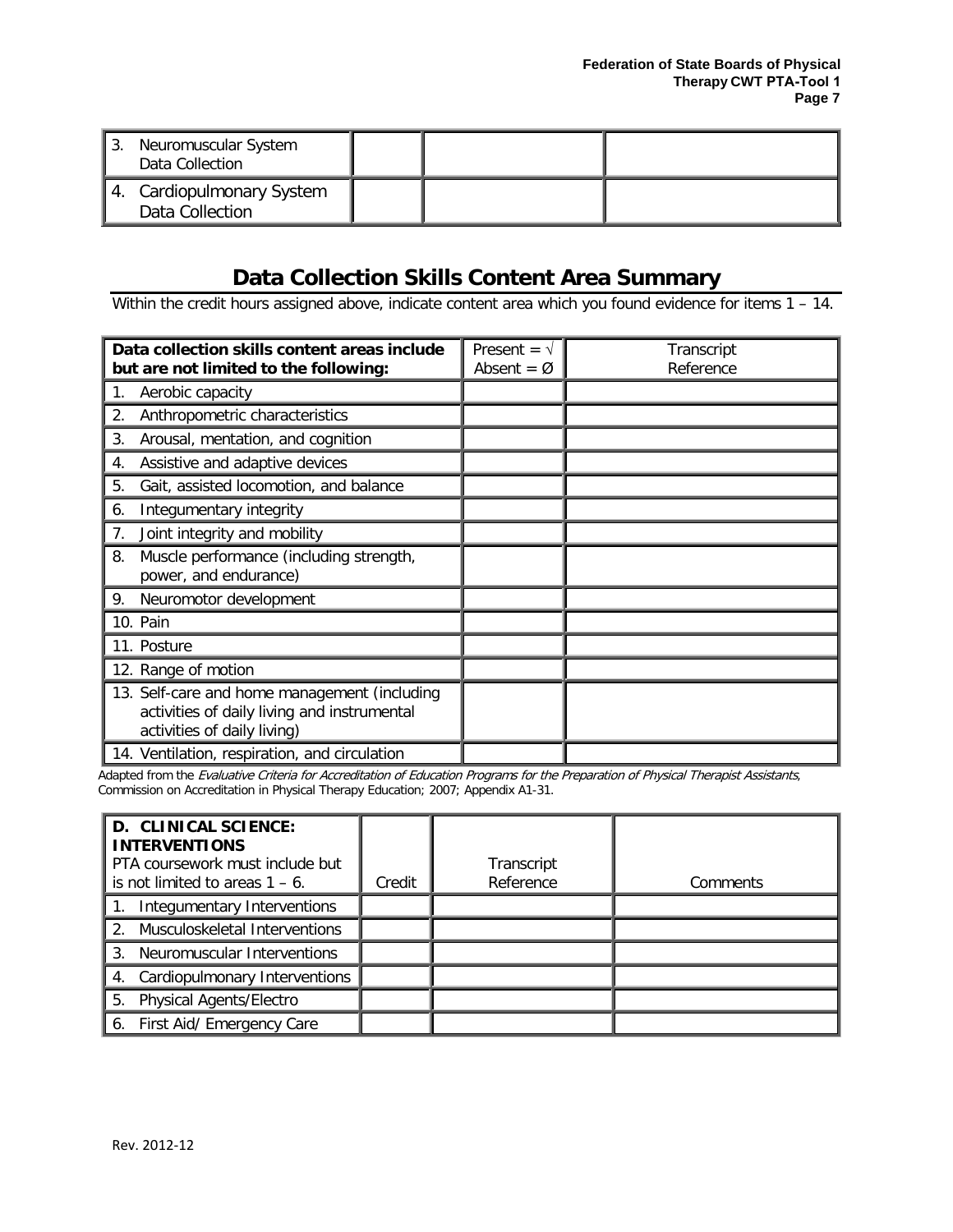### **Intervention Content Area Summary**

<span id="page-9-0"></span>Within the credit hours assigned above, indicate the content area for which you found evidence for items 1-5.

|    |           | Intervention content areas include, but are<br>not limited to, the following: | Present = $\sqrt{ }$<br>Absent = $\varnothing$ | Transcript<br>Reference |
|----|-----------|-------------------------------------------------------------------------------|------------------------------------------------|-------------------------|
| 1. |           | <b>Wound Management</b>                                                       |                                                |                         |
|    | А.        | Application and removal of<br>dressing agents                                 |                                                |                         |
|    | <b>B.</b> | Identification of precautions for<br>dressing removal                         |                                                |                         |
| 2. |           | <b>Functional Training</b>                                                    |                                                |                         |
|    | А.        | Activities of Daily Living                                                    |                                                |                         |
|    | Β.        | <b>Assistive / Adaptive Devices</b>                                           |                                                |                         |
|    | C.        | <b>Body Mechanics</b>                                                         |                                                |                         |
|    | D.        | <b>Developmental Activities</b>                                               |                                                |                         |
|    | Ε.        | Gait and Locomotion Training                                                  |                                                |                         |
|    | F.        | Prosthetics and Orthotics                                                     |                                                |                         |
|    | G.        | Wheelchair Management Skills                                                  |                                                |                         |
|    | Η.        | <b>Infection Control Procedures</b>                                           |                                                |                         |
|    | I.        | <b>Isolation Techniques</b>                                                   |                                                |                         |
|    | J.        | Sterile Technique                                                             |                                                |                         |
| 3. |           | Patient-related instruction                                                   |                                                |                         |
| 4. |           | Physical agents and mechanical modalities                                     |                                                |                         |
|    | А.        | <b>Athermal Agents</b>                                                        |                                                |                         |
|    | Β.        | Biofeedback                                                                   |                                                |                         |
|    | C.        | <b>Compression Therapies</b>                                                  |                                                |                         |
|    | D.        | Cryotherapy                                                                   |                                                |                         |
|    | Ε.        | <b>Electrotherapeutic Agents</b>                                              |                                                |                         |
|    | F.        | Hydrotherapy                                                                  |                                                |                         |
|    | G.        | Superficial and Deep Thermal<br>Agents                                        |                                                |                         |
|    | Η.        | Traction                                                                      |                                                |                         |
| 5. |           | Therapeutic exercise (including aerobic conditioning)                         |                                                |                         |
|    | А.        | Aerobic Exercise                                                              |                                                |                         |
|    | В.        | <b>Balance and Coordination Training</b>                                      |                                                |                         |
|    | C.        | Breathing Exercises and Coughing<br>Techniques                                |                                                |                         |
|    | D.        | Conditioning and reconditioning                                               |                                                |                         |
|    | Е.        | Posture Awareness training                                                    |                                                |                         |
|    | F.        | Range of Motion Exercises                                                     |                                                |                         |
|    | G.        | <b>Stretching Exercises</b>                                                   |                                                |                         |
|    | Η.        | <b>Strengthening Exercises</b>                                                |                                                |                         |

Adapted from the Evaluative Criteria for Accreditation of Education Programs for the Preparation of Physical Therapist Assistants.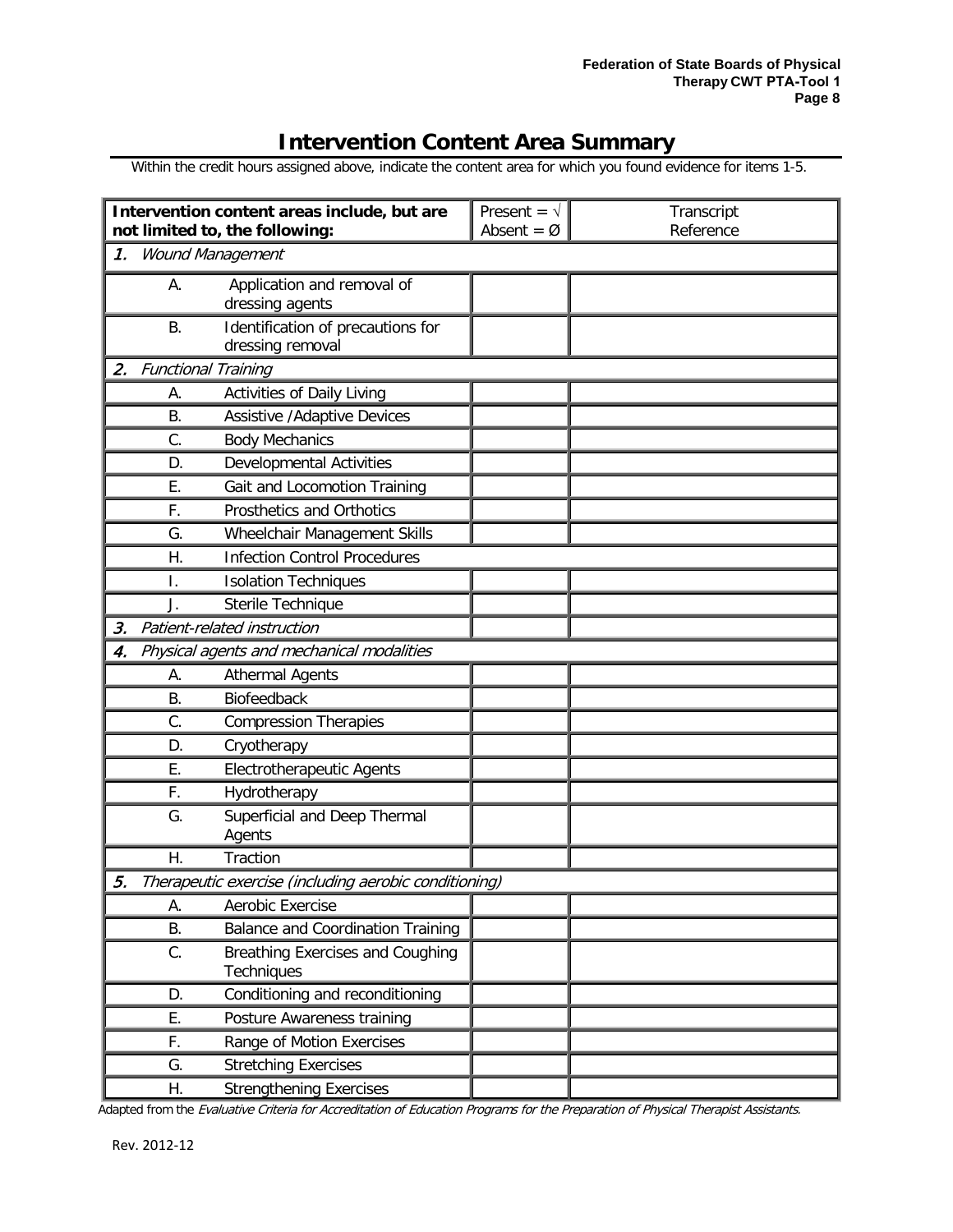Commission on Accreditation in Physical Therapy Education; 2007; Appendix A1 30 - 31.

| <b>CLINICAL EDUCATION</b>                                     | HOURS* | Transcript reference | Comments |
|---------------------------------------------------------------|--------|----------------------|----------|
| Two clinical internships. Total clinic<br>1 hours = 520 hours |        |                      |          |

**Note**: The clinical education component includes organized and sequential experiences coordinated with the didactic component of the curriculum, which may include integrated and full time experiences. The applicant must have full-time clinical experiences with a minimum of two clinical areas of work, which are supervised by a clinical supervisor who is a physical therapist or physical therapist assistant.

 \*Maximum number of full time clinical education credits is 15. Forty-eight clock hours equal one semester credit.

| <b>F. RELATED TECHNICAL</b><br><b>COURSEWORK:</b><br>Coursework is required in areas 1-7. | Credit | Transcript<br>Reference | Comments |
|-------------------------------------------------------------------------------------------|--------|-------------------------|----------|
| 1. Role of the PTA                                                                        |        |                         |          |
| 2. Professional Ethics, Behaviors &<br><b>Issues</b>                                      |        |                         |          |
| 3. Administration                                                                         |        |                         |          |
| 4. Educational Techniques                                                                 |        |                         |          |
| 5. Communication (related to<br>client/patient care)                                      |        |                         |          |
| 6. Medical Legal Issues and<br><b>Healthcare Delivery</b>                                 |        |                         |          |
| 7. Psychosocial Aspects in Physical<br>Therapy Work                                       |        |                         |          |

**SUB-TOTAL TECHNICAL EDUCATION CREDITS: \_\_\_\_\_\_\_\_\_\_\_ (49 minimum)**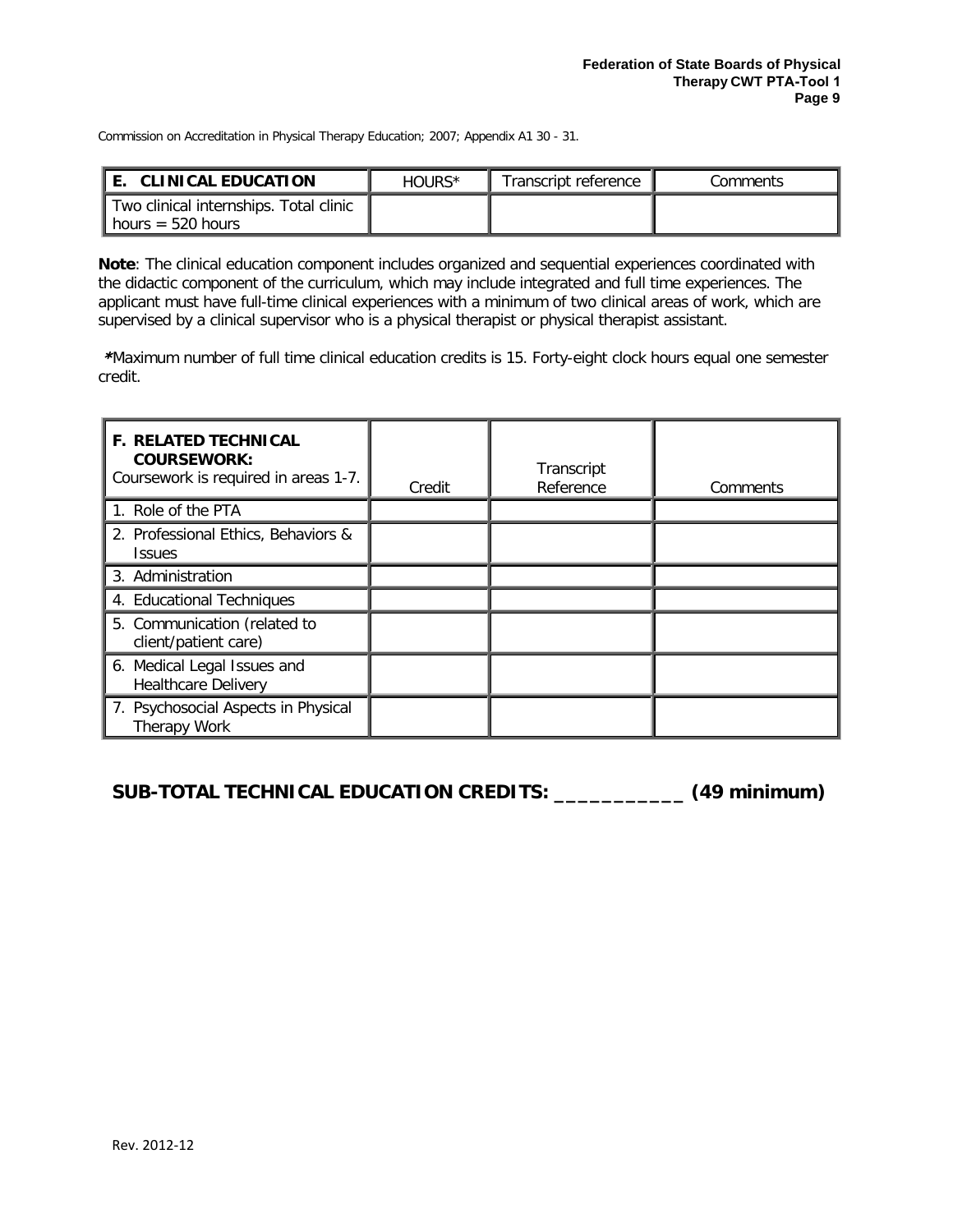# **ACADEMIC INSTITUTION**

<span id="page-11-0"></span>**Describe the academic level of the educational program and the institution within the context of the country's educational system:**

1. Status (recognition/accreditation) within the country's educational system:

2. Entry requirements (minimum of secondary education):

3. Degree equivalence (Associate of Science, etc.):

4. Other (CAPTE accreditation, etc.):

# **Summary**

<span id="page-11-1"></span>

|                                                  | Number of<br>Credits |
|--------------------------------------------------|----------------------|
| Total Foundational Studies Credits (15 minimum): |                      |
|                                                  |                      |
| Total Technical Education Credits (49 minimum):  |                      |
|                                                  |                      |
| Total Credits (64 minimum):                      |                      |

 $64$  credits = Two years of study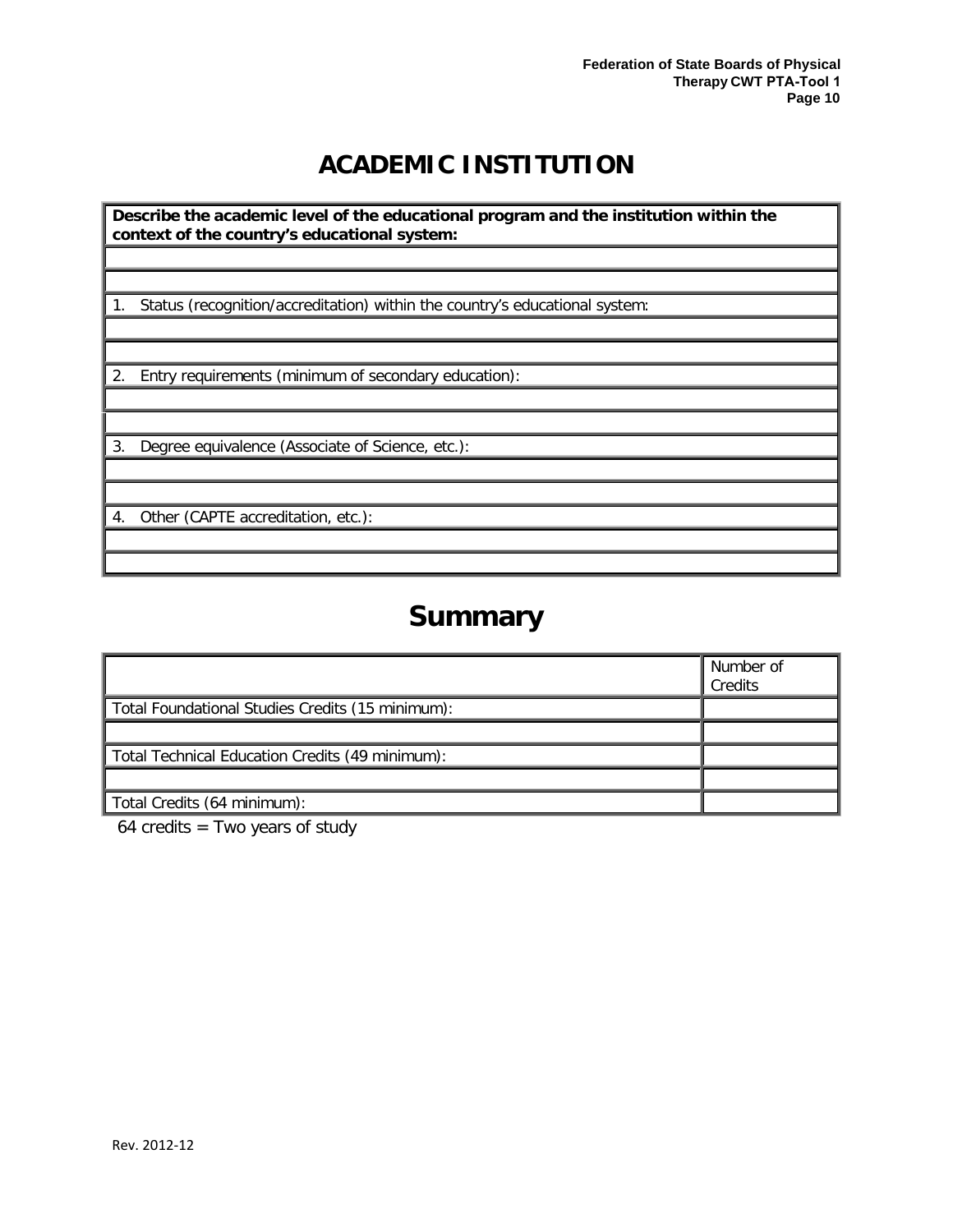# **DEFINITIONS**

<span id="page-12-0"></span>**Adequate**: Coursework satisfies the requirement that the level of complexity and scope of the content in a course or courses meets established standards necessary for the entry-level associate's degree.

**Clinical Education**: That portion of a physical therapy program that is conducted in the health care environment rather than the academic environment. (A Normative Model of Physical Therapist Assistant Education: Version 2007, p 12)

**Clinical Sciences**: Content includes both diseases that require direct intervention of a physical therapist for management and diseases that affect conditions being managed by physical therapists across systems. (A Normative Model of Physical Therapist Assistant Education: Version 2007; p. 159)

**Clock Hour**: Fifty to sixty minutes or as determined by the policy of the institution.

**Comments**: Validation of transcript references. Identifies specific references within official institutional records where content area(s) may be found. These references may be in the form of educational objectives, listing of course content, course syllabi, test questions, or other curricular documents.

**Content Area**: Component competencies as designated by the Evaluative Criteria for Accreditation of Educational Programs for the Preparation of Physical Therapist Assistants (Adopted April 2006, effective July 1, 2007).

**Course:** A series of study which is taught at the post-secondary level and results in an official transcript of record with assigned grade, a course description and syllabus, and credit can be verified by the institution. Credit is either assigned by a semester of 15 weeks plus exam week or is converted to semester hours based on 16 weeks of study.

**Credit Hour**: A semester credit hour must include at a minimum: 15 hours of lecture, or 30 hours of laboratory, or 48 hours of clinical education.

**Data-collection skills:** Those processes/procedures used throughout the intervention to gather information about the patient's/client's progress through observation; measurement; subjective, objective, and functional findings. (A Normative Model of Physical Therapist Assistant Education: Version 2007; p. 130)

**Foundational Sciences**: Essential content that contributes to the development and understanding of physical therapy to include sciences that can be described as *basic* and *applied.* (A Normative Model of Physical Therapist Assistant Education: Version 2007, Page 132)

**General Education:** General Education constitutes all non-physical therapy education completed, provided these courses were taken at the college level from a recognized educational program. These courses, both pre-professional and post-professional education, may be used to fulfill the 30 credit requirements after the core courses have been met. General education may be included in Foundational Studies.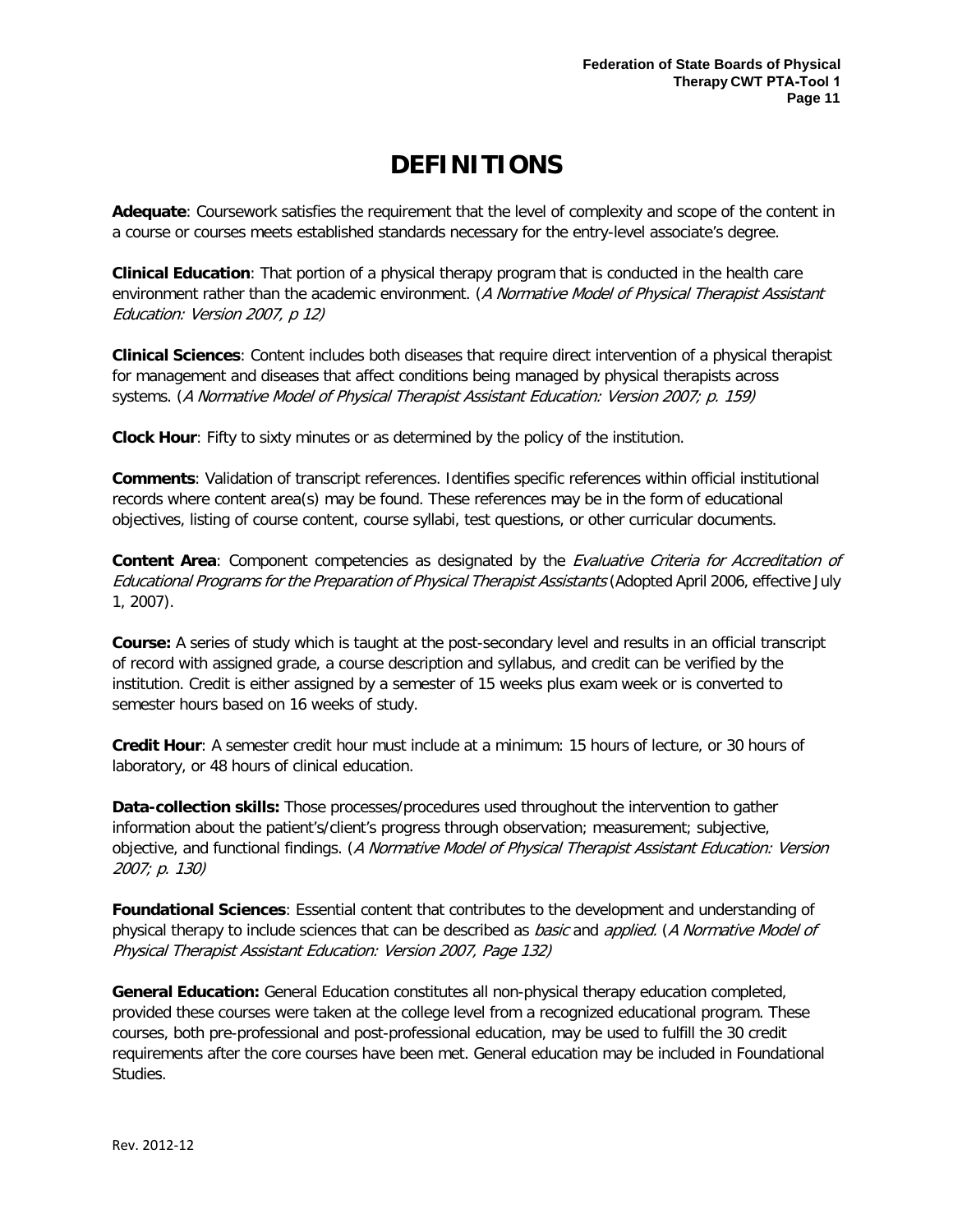**Grades:** Grades must equate to a "C" average in the United States. No failing grades should be accepted. Credentialing decisions for conversion of grades or semester credits should follow accepted guidelines as published in acceptable and recognized country codes and "International Reference Guides." This includes but is not limited to, P.I.E.R., NAFSA publications or AACROA publications.

**Intervention**: The purposeful and skilled interaction of the physical therapist or physical therapist assistant with the patient/client, and, when appropriate, with other individuals involved in the patient/client care, using various physical therapy procedures and techniques to produce changes in the patient's/client's condition. (A Normative Model of Physical Therapist Assistant Education: Version 2007 p. 133)

**Standards**: Foundational requirements of an established profession to determine entry-level professional/ technical requirements for physical therapists and physical therapist assistants. In physical therapy, The Guide to Physical Therapist Practice Second Edition, A Normative Model of Physical Therapist Assistant Education: Version 2007, and Evaluative Criteria for Accreditation of Education Programs for the Preparation of Physical Therapist Assistants serve as resources for setting these requirements.

**Substantially Equivalent**: The individual has satisfied or exceeded the minimum number of credits required in foundational and technical education needed for a U.S. first degree for a physical therapist assistant. Coursework completed may not be identical in all respects to a U.S. first degree for a physical therapist assistant, but all required content areas are evident. Deficiencies may be noted in coursework, but may not be in the essential areas of technical education or of such magnitude that the education is not deemed to be at the entry-level of preparation for work in the United States.

**Technical Skills**: Psychomotor processes/procedures supported by affective and cognitive processes/procedures that constitute patient/client interventions. The skills must be integrated to achieve the most effective interventions and optimal outcomes. (A Normative Model of Physical Therapist Assistant Education: Version 2007, p.135)

**Transcript Reference**: Official documentation from the academic institution of courses completed, grades assigned, and degree conferred in the form of an official transcript. In the exceptional cases where an official transcript does not exist within the institution, an alternative official document may be considered.